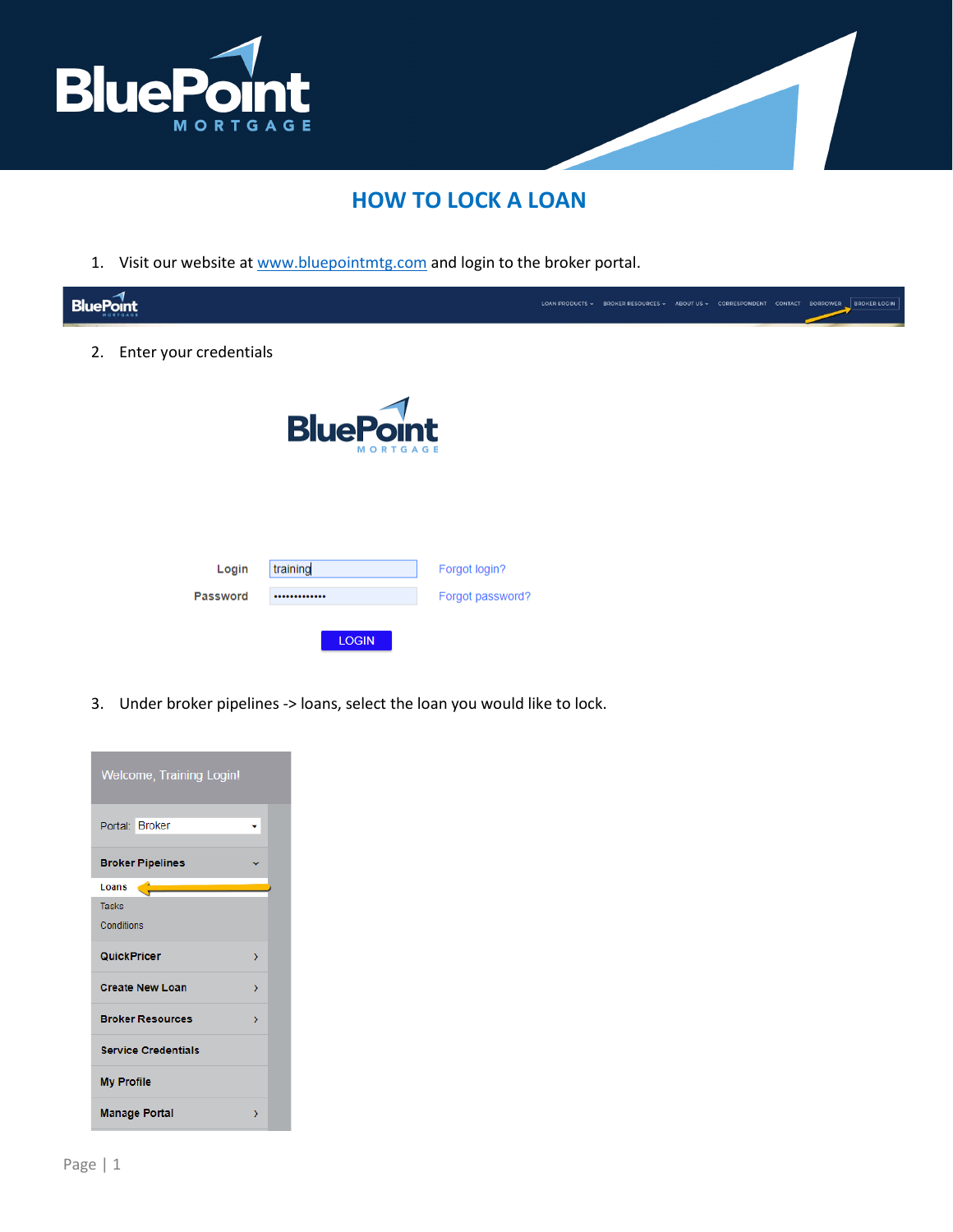

| Welcome, Training Login!   |               |          |                                                               |              |              |                                        |                                             |           |           |                                     |                                 |                                       | $\frac{50}{\log 00}$ |
|----------------------------|---------------|----------|---------------------------------------------------------------|--------------|--------------|----------------------------------------|---------------------------------------------|-----------|-----------|-------------------------------------|---------------------------------|---------------------------------------|----------------------|
| Portal: Broker             | ×             | Loans    |                                                               |              |              |                                        |                                             |           |           |                                     |                                 |                                       |                      |
| <b>Broker Pipelines</b>    | $\checkmark$  |          |                                                               |              |              |                                        |                                             |           |           |                                     |                                 |                                       |                      |
| Loans                      |               | Search   | <b>Loan Number</b>                                            | Last Name    | SSN (Last 4) | <b>Status Date</b><br><b>All Dates</b> | <b>Loan Status</b><br><-- Any --><br>$\sim$ | $\bullet$ | SEARCH Q  |                                     | CLEAR SEARCH                    |                                       |                      |
| Tasks                      |               | Criteria |                                                               |              |              |                                        |                                             |           |           |                                     |                                 |                                       |                      |
| Conditions                 |               |          |                                                               |              |              |                                        |                                             |           |           |                                     |                                 |                                       |                      |
| QuickPricer                | $\rightarrow$ |          | Display most recent $25 \div$ loans assigned to anyone $\div$ |              |              |                                        |                                             |           |           |                                     |                                 |                                       |                      |
| <b>Create New Loan</b>     | $\rightarrow$ |          | Loan Number                                                   | Conditions   |              | <b>Tasks</b>                           | Last Name,<br>First Name                    |           | Loan Amt  | Loan Status /<br>Status Date $\sim$ | Lock Status /<br>Lock Exp. Date | Loan Officer /<br>Processor           |                      |
| <b>Broker Resources</b>    | $\rightarrow$ |          | 90220100038                                                   | 2 Conditions |              | 1 Task                                 | Test,<br>Test                               |           | \$400,000 | Registered<br>1/4/2022              |                                 | LO Training Login<br>P Training Login |                      |
| <b>Service Credentials</b> |               |          |                                                               |              |              |                                        |                                             |           |           |                                     |                                 |                                       |                      |
| <b>My Profile</b>          |               |          |                                                               |              |              |                                        |                                             |           |           |                                     |                                 |                                       |                      |
| <b>Manage Portal</b>       | $\rightarrow$ |          |                                                               |              |              |                                        |                                             |           |           |                                     |                                 |                                       |                      |
|                            |               |          |                                                               |              |              |                                        |                                             |           |           |                                     |                                 |                                       |                      |

4. Navigate to the PRICING tab on the left, and you will see some filters you can choose for our various loan products.

| <b>B</b> Pipeline              |  |
|--------------------------------|--|
| <b>Status and Agents</b>       |  |
| <b>Application Information</b> |  |
| <b>Closing Costs</b>           |  |
| Pricing                        |  |
| <b>Loan Information</b>        |  |
| Rate Lock of                   |  |
| <b>Disclosures</b>             |  |
| E-docs                         |  |
| Tasks (1)                      |  |
| <b>Conditions (2)</b>          |  |
| <b>Order Services</b>          |  |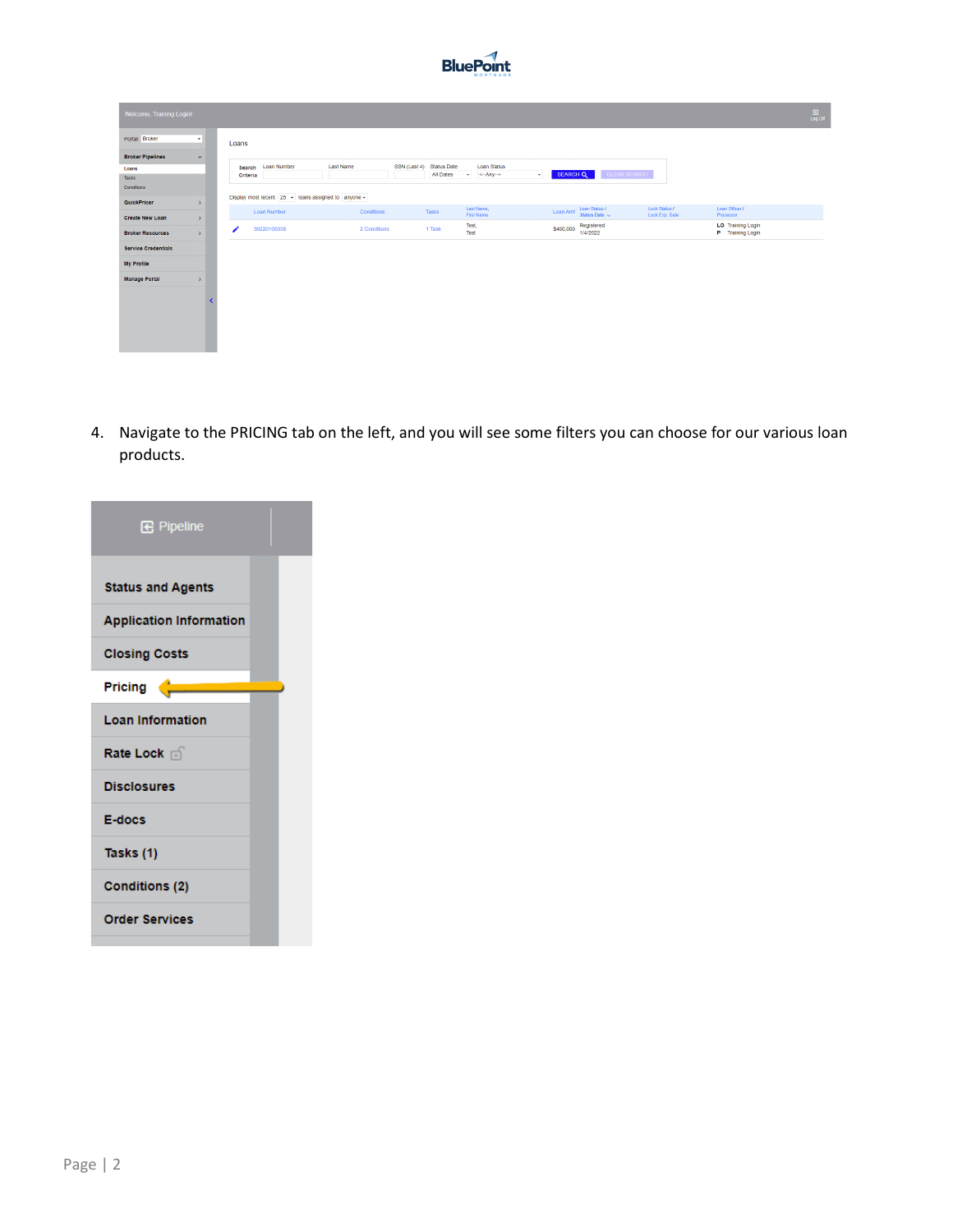

| <b>B</b> Pipeline                                          | Loan Number:<br>90220100038                                   | <b>Borrower Name:</b><br><b>Test Test</b>         | Loan Amount:<br>\$400,000,00                          | DTI:<br>1.529%                                                                                                                     | LTV:<br>80.000% | CLTV:<br>80.000% | <b>HCLTV:</b><br>80.000% | Property Address:<br>123 Test Street, Newport Beach, CA 92660                                                 | Loan Type:<br>Conventional | Credit Score:<br>700 <sub>Q</sub> |
|------------------------------------------------------------|---------------------------------------------------------------|---------------------------------------------------|-------------------------------------------------------|------------------------------------------------------------------------------------------------------------------------------------|-----------------|------------------|--------------------------|---------------------------------------------------------------------------------------------------------------|----------------------------|-----------------------------------|
| <b>Status and Agents</b><br><b>Application Information</b> | Pricing<br>Submit to DO (Seamless)<br>Submit to DU (Seamless) |                                                   | DO (Seamless) Credit-only<br>Submit to LPA (Seamless) | <b>Alert Messages</b><br>. Credit has not been ordered for Application: Test, Test. Please order credit for more accurate results. |                 |                  |                          |                                                                                                               |                            |                                   |
| <b>Closing Costs</b>                                       | Horizon of borrower interest:                                 | 60 months (explain)                               |                                                       |                                                                                                                                    |                 |                  |                          |                                                                                                               |                            |                                   |
| Pricing                                                    | <b>Loan Program Options</b>                                   | Applications (1) Property & Loan Info PML Options |                                                       |                                                                                                                                    |                 |                  |                          |                                                                                                               |                            |                                   |
| <b>Loan Information</b>                                    | Term                                                          |                                                   | 2 30 Year                                             |                                                                                                                                    |                 |                  |                          |                                                                                                               |                            |                                   |
| Rate Lock of                                               | 10 Year<br>15 Year                                            | 20 Year<br>25 Year                                | $\Box$ Other                                          |                                                                                                                                    |                 |                  |                          |                                                                                                               |                            |                                   |
| <b>Disclosures</b>                                         | Amortization<br>Fixed                                         | 5 Year ARM                                        | 10 Year ARM                                           |                                                                                                                                    |                 |                  |                          |                                                                                                               |                            |                                   |
| E-docs                                                     | 3 Year ARM                                                    | 7 Year ARM                                        | $\Box$ Other                                          |                                                                                                                                    |                 |                  |                          |                                                                                                               |                            |                                   |
| Tasks (1)                                                  | Product<br>Conventional                                       | Home Possible                                     | $\Box$ VA                                             |                                                                                                                                    |                 |                  |                          |                                                                                                               |                            |                                   |
| Conditions (2)                                             | HomeReady                                                     |                                                   | $\Box$ FHA                                            |                                                                                                                                    |                 |                  |                          |                                                                                                               |                            |                                   |
| <b>Order Services</b>                                      | Payment<br>$\boxtimes$ P&I<br><b>Advanced Options</b>         | $\Box$ I/O                                        |                                                       |                                                                                                                                    |                 |                  |                          |                                                                                                               |                            |                                   |
|                                                            |                                                               | Run Price My Loan                                 |                                                       |                                                                                                                                    |                 |                  |                          | Select the Loan Program Options to the left then click<br>"Run Price My Loan" to find available loan programs |                            |                                   |
|                                                            |                                                               | Number of Programs: 1                             |                                                       |                                                                                                                                    |                 |                  |                          | Run Price My Loan<br>Number of Programs: 1                                                                    |                            |                                   |
|                                                            |                                                               |                                                   |                                                       |                                                                                                                                    |                 |                  |                          |                                                                                                               |                            |                                   |
|                                                            |                                                               |                                                   |                                                       |                                                                                                                                    |                 |                  |                          |                                                                                                               |                            |                                   |

5. Under "property & loan info," you can see the various parameters that the loan will be priced at. Please note you may not be able to change any information on this screen once a loan has been submitted. If you need any changes, we recommend requesting the lock first and then contacting your account manager or account executive afterwards.

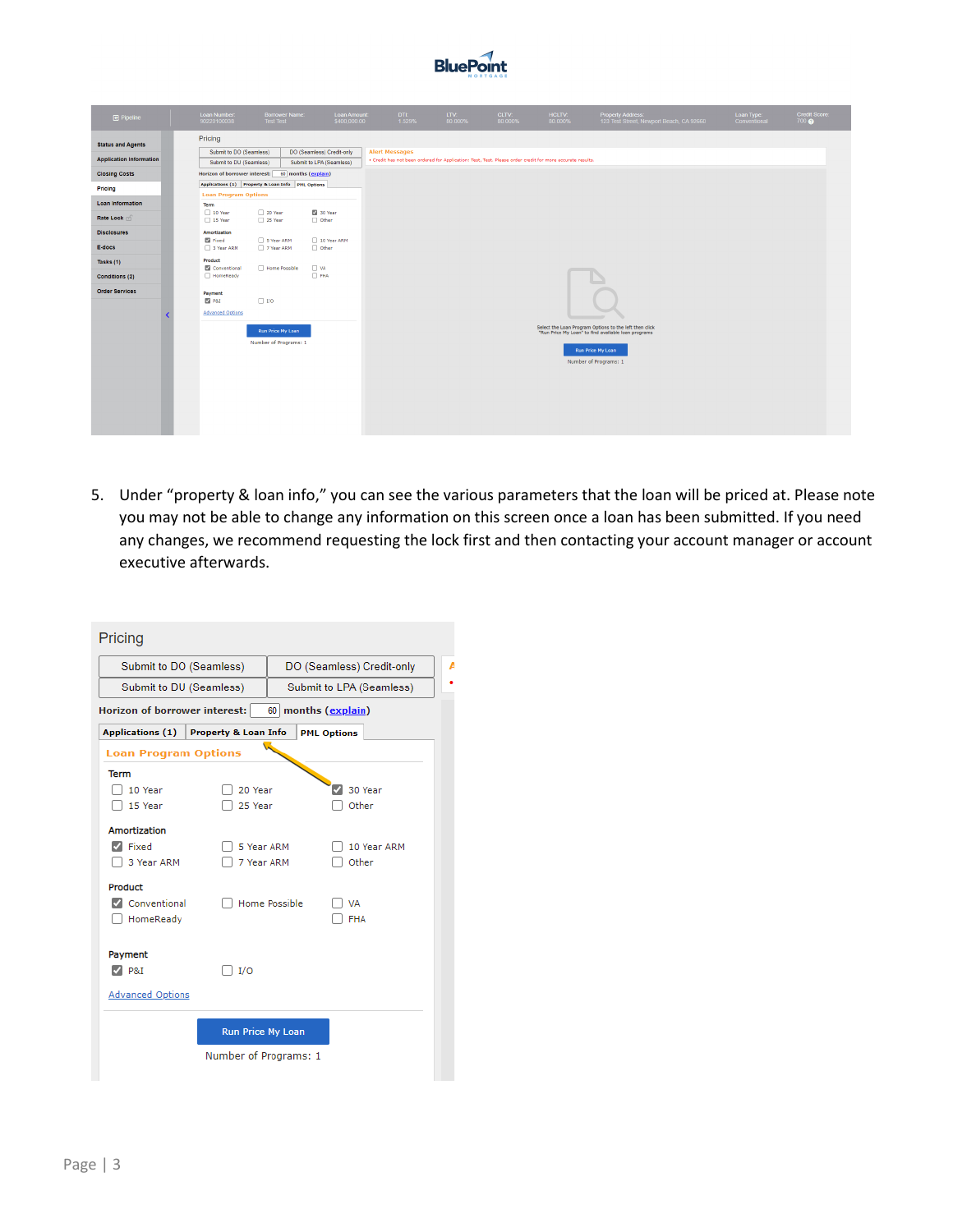| <b>B</b> Pipeline              |   | Loan Number:<br>90220100038                    | <b>Borrower Name:</b><br><b>Loan Amount:</b><br><b>Test Test</b><br>\$400,000.00 |  |
|--------------------------------|---|------------------------------------------------|----------------------------------------------------------------------------------|--|
| <b>Status and Agents</b>       |   | Pricing                                        |                                                                                  |  |
|                                |   | Submit to DO (Seamless)                        | DO (Seamless) Credit-only                                                        |  |
| <b>Application Information</b> |   | Submit to DU (Seamless)                        | Submit to LPA (Seamless)                                                         |  |
| <b>Closing Costs</b>           |   | Horizon of borrower interest:                  | 60 months (explain)                                                              |  |
| Pricing                        |   | <b>Applications (1)</b>                        | <b>PML Options</b><br><b>Property &amp; Loan Info</b>                            |  |
|                                |   | <b>Property Information</b>                    |                                                                                  |  |
| Loan Information               |   | <b>Street Address</b>                          | 123 Test Street                                                                  |  |
| Rate Lock in                   |   | Zip Code<br>County                             | 92660<br>State CA v<br>◡<br>Orange                                               |  |
| <b>Disclosures</b>             |   | City                                           | <b>Newport Beach</b>                                                             |  |
|                                |   | In Rural Area?                                 | $\Box$ Yes explain                                                               |  |
| E-docs                         |   | <b>Property Use</b>                            | <b>Primary Residence</b><br>v                                                    |  |
| Tasks (1)                      |   | Property Type                                  | <b>SFR</b><br>v                                                                  |  |
|                                |   | <b>Structure Type</b>                          | Detached<br>v                                                                    |  |
| Conditions (2)                 |   | New Construction?<br><b>Additional Monthly</b> | $\Box$ Yes                                                                       |  |
| <b>Order Services</b>          |   | <b>Housing Expenses</b>                        | \$0.00<br>calculate                                                              |  |
|                                |   | <b>Loan Information</b>                        |                                                                                  |  |
|                                |   | Refinance Type<br>Current Loan P&I             | Refi Rate/Term<br>◡                                                              |  |
|                                | K | Payment                                        | Modify<br>\$1,000.00                                                             |  |
|                                |   | Current MIP/Month                              | \$0.00                                                                           |  |
|                                |   | Impound?                                       | V Yes                                                                            |  |
|                                |   | Doc Type                                       | <b>Full Document</b><br>◡                                                        |  |
|                                |   | <b>Home Value</b>                              | \$500,000.00                                                                     |  |
|                                |   | Equity                                         | 20.000%<br>\$100,000.00<br>80.000%                                               |  |
|                                |   | 1st Lien<br>2nd Financing?                     | \$400,000.00<br>$\odot$ No $\odot$ Yes                                           |  |
|                                |   | Rate Lock Period                               | 45<br>$\vee$ days                                                                |  |
|                                |   |                                                | Rate Lock Expiration Date:                                                       |  |
|                                |   | <b>Other Information</b>                       | 2/22/2022 (Assumes a 45-day lock.)                                               |  |
|                                |   | Loan Originator is<br>Paid By                  | $\circledcirc$ Lender $\circlearrowright$ Borrower                               |  |
|                                |   | Lender Fee Buyout<br>Requested?                | $Yes \vee$                                                                       |  |
|                                |   | <b>Expected AUS</b>                            |                                                                                  |  |
|                                |   | Response                                       | DU Approve/Eligible<br>v                                                         |  |
|                                |   | Is DU Refi Plus?<br>Number of                  | $\Box$ Yes                                                                       |  |
|                                |   | <b>Financed Properties</b>                     | 1<br>explain                                                                     |  |

6. Once you have reviewed all the information, click "run price my loan".

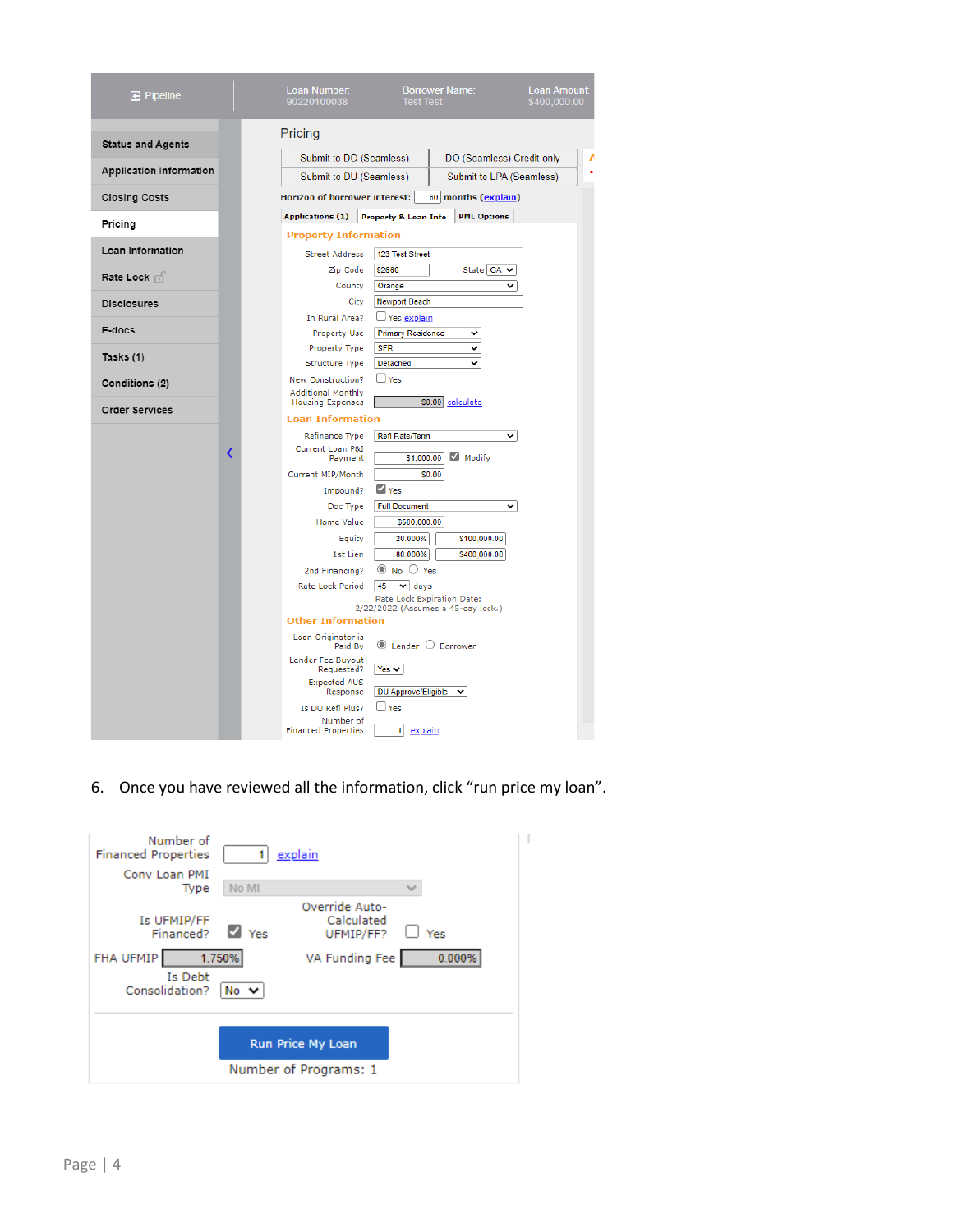7. A list of eligible programs and rates will show up based on the information entered into the fields on the left. Please note that any prices under the "points" column with a negative sign is a credit (over 100.000) and prices without a negative sign are a cost (under 100.000). Having a pass in the QM column is also not a requirement to lock. If you do not see the appropriate program on this page, please contact your account manager or account executive.

| Pricing                                |                                           |                                   |                                                                                                                     |             |               |                |            |            |           |                      |                     |                                 |                                                 |
|----------------------------------------|-------------------------------------------|-----------------------------------|---------------------------------------------------------------------------------------------------------------------|-------------|---------------|----------------|------------|------------|-----------|----------------------|---------------------|---------------------------------|-------------------------------------------------|
| Submit to DO (Seamless)                |                                           | DO (Seamless) Credit-only         | <b>Alert Messages</b>                                                                                               |             |               |                |            |            |           |                      |                     |                                 |                                                 |
| Submit to DU (Seamless)                |                                           | Submit to LPA (Seamless)          | . Credit has not been ordered for Application: Test, Test. Please order credit for more accurate results.           |             |               |                |            |            |           |                      |                     |                                 |                                                 |
| Horizon of borrower interest:          |                                           | 60 months (explain)               |                                                                                                                     |             |               |                |            |            |           |                      |                     |                                 |                                                 |
| Applications (1) Property & Loan Info  |                                           | <b>PML Options</b>                | <b>Eligible Loan Programs</b>                                                                                       |             |               |                |            |            |           |                      |                     |                                 |                                                 |
| <b>Property Information</b>            |                                           |                                   |                                                                                                                     |             |               |                |            |            |           |                      |                     |                                 | Rates shown in red are expired                  |
| <b>Street Address</b>                  | 123 Test Street                           |                                   | * - The costs displayed are the borrower's non-financed settlement charges.<br>** - exceeds the MAX DTI / No Income |             |               |                |            |            |           |                      |                     |                                 |                                                 |
| Zip Code                               | 92660                                     | State CA v                        |                                                                                                                     |             | <b>POINTS</b> | <b>PAYMENT</b> | DTI        | APR        |           | <b>CLOSING COSTS</b> | CASH TO CLOSE       | <b>RESERVE</b>                  |                                                 |
| County                                 | Orange                                    | $\check{ }$                       |                                                                                                                     | <b>RATE</b> |               |                |            |            | QM        |                      |                     | <b>MONTHS</b>                   |                                                 |
| City                                   | <b>Newport Beach</b>                      |                                   | - 30 YR FIXED CONFORMING                                                                                            |             |               |                |            |            |           |                      |                     |                                 |                                                 |
| In Rural Area?                         | Yes explain                               |                                   | pin register request look                                                                                           | 4.125       | $-0.497$      | 1,938.60       | 1.939      | 4.206      | $\bullet$ | \$1,858.16           | $($ \$38,141.84 $)$ | 5158.3                          | BluePoint Blaze Conforming 30 Year Fixed        |
| <b>Property Use</b>                    | <b>Primary Residence</b>                  | $\checkmark$                      | pin register request lod                                                                                            | 4.000       | 0.012         | 1,909.66       | 1.910      | 4.080      | ◑         | \$3,853.07           | $($ \$36,146.93     | 5236.5                          | BluePoint Blaze Conforming 30 Year Fixed        |
| Property Type<br><b>Structure Type</b> | <b>SFR</b><br>Detached                    | $\check{ }$<br>$\check{~}$        | pin register request lod                                                                                            | 3.875       | $-0.055$      | 1,880.95       | 1.881      | 3.953      | $\bullet$ | \$3,543.97           | ( \$36,456.03       | 5316.4                          | BluePoint Blaze Conforming 30 Year Fixed        |
| New Construction?                      | $\Box$ Yes                                |                                   | pin register request lock                                                                                           | 3.750       | 0.444         | 1,852.46       | 1.852      | 3.863      | $\bullet$ | \$5,498.88           | $($ \$34,501.12     | 5398.2                          | BluePoint Blaze Conforming 30 Year Fixed        |
| <b>Additional Monthly</b>              |                                           |                                   | pin register request lock                                                                                           | 3.625       | 0.938         | 1,824.21       | 1.824      | 3.778      | $\bullet$ | \$7,433.78           | $($ \$32,566.22     |                                 | 5481.8 BluePoint Blaze Conforming 30 Year Fixed |
| <b>Housing Expenses</b>                |                                           | \$0.00 calculate                  | pin register request lock                                                                                           | 3,500       | 1,686         | 1,796.18       | 1,796      | 3.713      | $\bullet$ | \$10,384.6           | ( \$29,615.32       | 5567.3                          | BluePoint Blaze Conforming 30 Year Fixed        |
| <b>Loan Information</b>                | Refi Rate/Term                            | $\check{ }$                       | pin register request lock                                                                                           | 3.375       | 2.039         | 1,768.38       | 1.768      | 3.615      | ◐         | \$11,755.59          | ( \$28, 244, 41     | 5654.8                          | BluePoint Blaze Conforming 30 Year Fixed        |
| Refinance Type<br>Current Loan P&I     |                                           |                                   | pin register request lock                                                                                           | 3.250       | 2,600         | 1,740.83       | 1.741      | 3.534      | O         | \$13,958.49          | ( \$26.041.51       | 5744.3                          | BluePoint Blaze Conforming 30 Year Fixed        |
| Payment                                | \$1,000.00                                | Modify                            |                                                                                                                     |             |               |                |            |            |           |                      |                     |                                 |                                                 |
| Current MIP/Month                      |                                           | \$0.00                            | pin register request lock                                                                                           | 3.125       | 3.222         | 1,713.50       | 1.714      | 3.458      | ø         | \$16,405.40          | (\$23,594.60)       | 5836.0                          | BluePoint Blaze Conforming 30 Year Fixed        |
| Impound?                               | <b>Z</b> Yes                              |                                   | pin register request lock                                                                                           | 3.000       | 3.815         | 1,686.42       | 1.686      | 3.379      | O         | \$18,736.30          | (\$21,263.70        | 5929.7                          | BluePoint Blaze Conforming 30 Year Fixed        |
| Doc Type<br><b>Home Value</b>          | <b>Full Document</b><br>\$500,000.00      | $\check{~}$                       | pin register request lock                                                                                           | 2.990       | 3.915         | 1,684.26       | 1.684      | 3.377      | ø         | \$19,133.01          | (\$20,866.99)       | 5937.3                          | BluePoint Blaze Conforming 30 Year Fixed        |
| Equity                                 | 20.000%                                   | \$100,000.00                      | pin register request lock                                                                                           | 2.875       | 4.212         | 1,659.57       | 1.660      | 3.284      | o         | \$20,283.21          | (519.716.79         | 6025.6                          | BluePoint Blaze Conforming 30 Year Fixed        |
| 1st Lien                               | 80.000%                                   | \$400,000.00                      | pin register request lod                                                                                            | 2.750       | 4.978         | 1,632.96       | 1.633      | 3.219      | ø         | \$23,306.11          | (516, 693.89)       | 6123.8                          | BluePoint Blaze Conforming 30 Year Fixed        |
| 2nd Financing?                         | $\circledcirc$ No $\circlearrowright$ Yes |                                   | pin register request lod                                                                                            | 2.625       | 5.974         | 1,606.60       | 1.607      | 3.173      | $\bullet$ | \$27,249.0           | (512,750.99)        | 6224.3                          | <b>BluePoint Blaze Conforming 30 Year Fixed</b> |
| Rate Lock Period                       | $30 \times days$                          |                                   | pin register request lock                                                                                           | 2.500       | 6,744         | 1,580.48       | 1.580      | 3.109      | ø         | \$30,287.92          | (59,712.08          | 6327.1                          | BluePoint Blaze Conforming 30 Year Fixed        |
|                                        | Rate Lock Expiration Date:                | 2/7/2022 (Assumes a 30-day lock.) | pin register request loc                                                                                            | 2.375       | 7.522         | 1,554.61       | 1.555      | 3.045      | O         | \$33,358.82          | (56, 641.18)        | 6432.4                          | BluePoint Blaze Conforming 30 Year Fixed        |
| <b>Other Information</b>               |                                           |                                   | pin register request lock                                                                                           | 2.250       | 8,244         | 1,528.98       | 1.529      | 2.976      | ø         | \$36,205.73          | $($ \$3,794.27      |                                 | 6540.3 BluePoint Blaze Conforming 30 Year Fixed |
| Loan Originator is<br>Paid By          | $\circledcirc$                            | Lender $\bigcirc$ Borrower        | <b>Ineligible Loan Programs</b>                                                                                     |             |               |                |            |            |           |                      |                     |                                 |                                                 |
| <b>Lender Fee Buvout</b><br>Requested? | $No \vee$                                 |                                   |                                                                                                                     |             |               |                |            |            |           |                      |                     |                                 |                                                 |
| <b>Expected AUS</b><br>Response        | DU Approve/Eligible v                     |                                   |                                                                                                                     | <b>RATE</b> | <b>POINTS</b> | <b>PAYMENT</b> | <b>DTI</b> | <b>APR</b> | QM        | <b>CLOSING COSTS</b> | CASH TO CLOSE       | <b>RESERVE</b><br><b>MONTHS</b> |                                                 |
| Is DU Refi Plus?                       | $\Box$ Yes                                |                                   | No Ineligible Programs                                                                                              |             |               |                |            |            |           |                      |                     |                                 |                                                 |
| Number of<br>Financed Pronecties       | 1 avolain                                 |                                   |                                                                                                                     |             |               |                |            |            |           |                      |                     |                                 |                                                 |

|  |  | <b>Eligible Loan Programs</b> |
|--|--|-------------------------------|
|  |  |                               |

|<br>| Rates shown in red are expired<br>| Free costs displayed are the borrower's non-financed settlement charges.

|                                 | <b>RATE</b> | <b>POINTS</b> | <b>PAYMENT</b> | DTI   | <b>APR</b> | OM                    | <b>CLOSING COSTS</b> | <b>CASH TO CLOSE</b> | <b>RESERVE</b><br><b>MONTHS</b> | ** - exceeds the MAX DTI / No Income            |
|---------------------------------|-------------|---------------|----------------|-------|------------|-----------------------|----------------------|----------------------|---------------------------------|-------------------------------------------------|
| - 30 YR FIXED CONFORMING        |             |               |                |       |            |                       |                      |                      |                                 |                                                 |
| pin register request lock       | 4.125       | $-0.073$      | 1,938.60       | 1.939 | 4.181      | $\bullet$             | \$2,359.16           | $($ \$37,640.84)     |                                 | 5158.3 BluePoint Blaze Conforming 30 Year Fixed |
| pin register request lock       | 4.000       | 0.436         | 1,909.66       | 1,910 | 4.091      | $\bullet$             | \$4,354.07           | $($ \$35,645.93)     |                                 | 5236.5 BluePoint Blaze Conforming 30 Year Fixed |
| pin register request lock       | 3.875       | 0.369         | 1,880.95       | 1.881 | 3.959      | $\bullet$             | \$4,044.97           | $($ \$35,955.03)     |                                 | 5316.4 BluePoint Blaze Conforming 30 Year Fixed |
| pin register request lock       | 3.750       | 0.868         | 1,852.46       | 1.852 | 3.874      | $\bullet$             | \$5,999.88           | $($ \$34,000.12)     |                                 | 5398.2 BluePoint Blaze Conforming 30 Year Fixed |
| pin register request lock       | 3.625       | 1.362         | 1,824.21       | 1.824 | 3.788      | $\bullet$             | \$7,934.78           | $($ \$32,065.22)     |                                 | 5481.8 BluePoint Blaze Conforming 30 Year Fixed |
| pin register request lock       | 3.500       | 2.110         | 1,796.18       | 1,796 | 3.723      | $\bullet$             | \$10,885.68          | (529, 114.32)        |                                 | 5567.3 BluePoint Blaze Conforming 30 Year Fixed |
| pin register request lock       | 3.375       | 2.463         | 1,768.38       | 1.768 | 3.625      | $\bullet$             | \$12,256.59          | (527,743.41)         |                                 | 5654.8 BluePoint Blaze Conforming 30 Year Fixed |
| pin register request lock       | 3.250       | 3.024         | 1,740.83       | 1,741 | 3.544      | O                     | \$14,459.49          | ( \$25,540.51)       |                                 | 5744.3 BluePoint Blaze Conforming 30 Year Fixed |
| pin register request lock       | 3.125       | 3.646         | 1,713.50       | 1.714 | 3.468      | Ø                     | \$16,906.40          | $($ \$23,093.60)     |                                 | 5836.0 BluePoint Blaze Conforming 30 Year Fixed |
| pin register request lock       | 3.000       | 4.239         | 1,686.42       | 1.686 | 3.390      | ø                     | \$19,237.30          | ( \$20,762.70)       |                                 | 5929.7 BluePoint Blaze Conforming 30 Year Fixed |
| pin register request lock       | 2.990       | 4.339         | 1,684.26       | 1.684 | 3.388      | O                     | \$19,634.01          | (520, 365.99)        |                                 | 5937.3 BluePoint Blaze Conforming 30 Year Fixed |
| pin register request lock       | 2.875       | 4.636         | 1,659.57       | 1.660 | 3.294      | $\boldsymbol{\Omega}$ | \$20,784.21          | $($ \$19,215.79)     |                                 | 6025.6 BluePoint Blaze Conforming 30 Year Fixed |
| pin register request lock       | 2.750       | 5.402         | 1,632.96       | 1.633 | 3.229      | Ø                     | \$23,807.11          | (516, 192.89)        |                                 | 6123.8 BluePoint Blaze Conforming 30 Year Fixed |
| pin register request lock       | 2.625       | 6.398         | 1,606.60       | 1.607 | 3.184      | $\boldsymbol{\Omega}$ | \$27,750.01          | $($ \$12,249.99)     |                                 | 6224.3 BluePoint Blaze Conforming 30 Year Fixed |
| pin register request lock       | 2.500       | 7.168         | 1,580.48       | 1.580 | 3.119      | Ø                     | \$30,788.92          | (59,211.08)          |                                 | 6327.1 BluePoint Blaze Conforming 30 Year Fixed |
| pin register request lock       | 2.375       | 7.946         | 1,554.61       | 1.555 | 3.055      | ø                     | \$33,859.82          | ( \$6,140.18)        |                                 | 6432.4 BluePoint Blaze Conforming 30 Year Fixed |
| pin register request lock       | 2.250       | 8.668         | 1,528.98       | 1.529 | 2.986      | ø                     | \$36,706.73          | ( \$3,293.27)        |                                 | 6540.3 BluePoint Blaze Conforming 30 Year Fixed |
| <b>Ineligible Loan Programs</b> |             |               |                |       |            |                       |                      |                      |                                 |                                                 |
|                                 | <b>RATE</b> | <b>POINTS</b> | <b>PAYMENT</b> | DTI   | <b>APR</b> | OM                    | <b>CLOSING COSTS</b> | <b>CASH TO CLOSE</b> | <b>RESERVE</b><br><b>MONTHS</b> |                                                 |
| No Ineligible Programs          |             |               |                |       |            |                       |                      |                      |                                 |                                                 |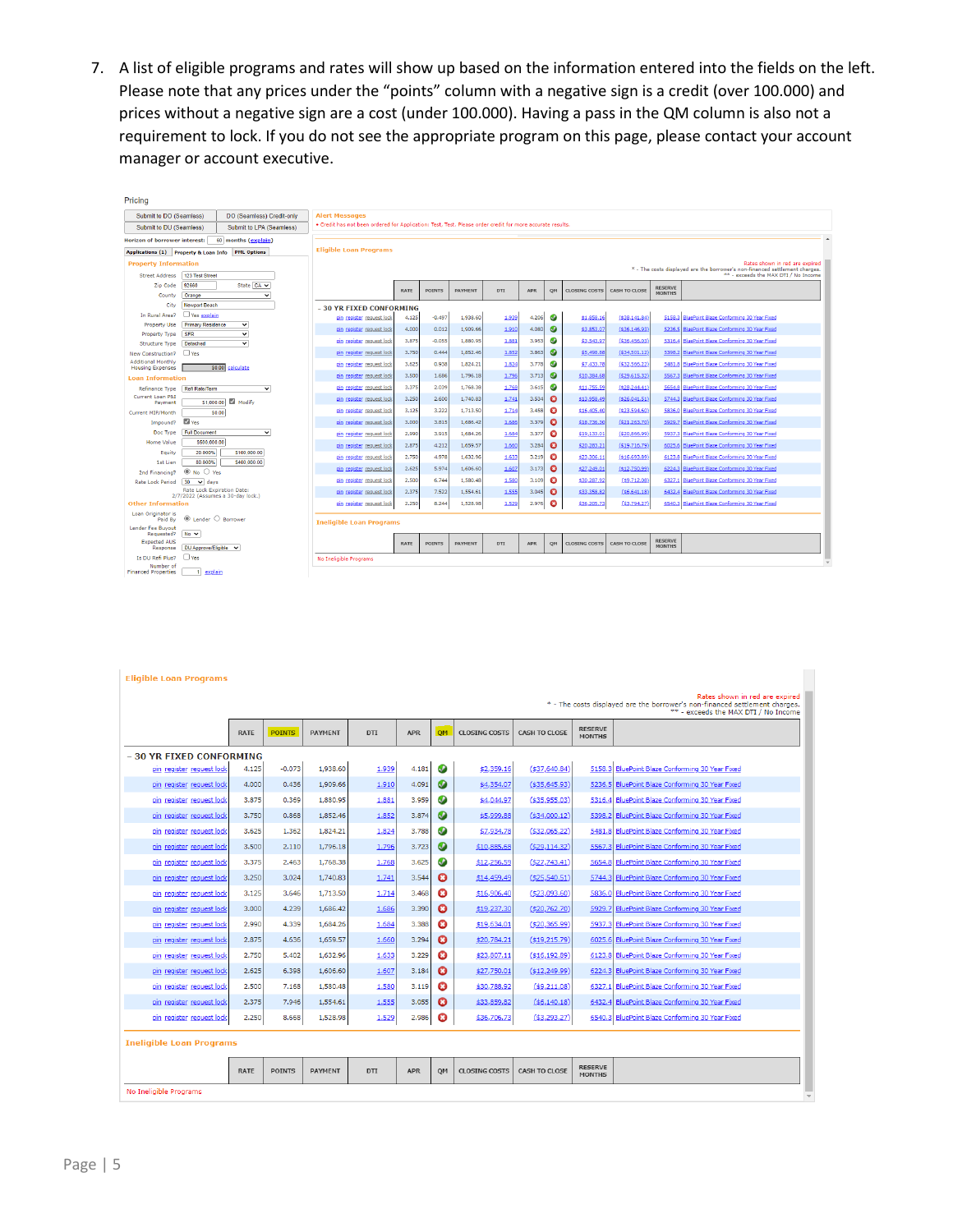8. If you see the "request lock" link greyed out, click it and it will provide more information as to why the loan cannot be locked. In this case, the loan does not have an underwriting fee entered so a fee buyout is required to lock.



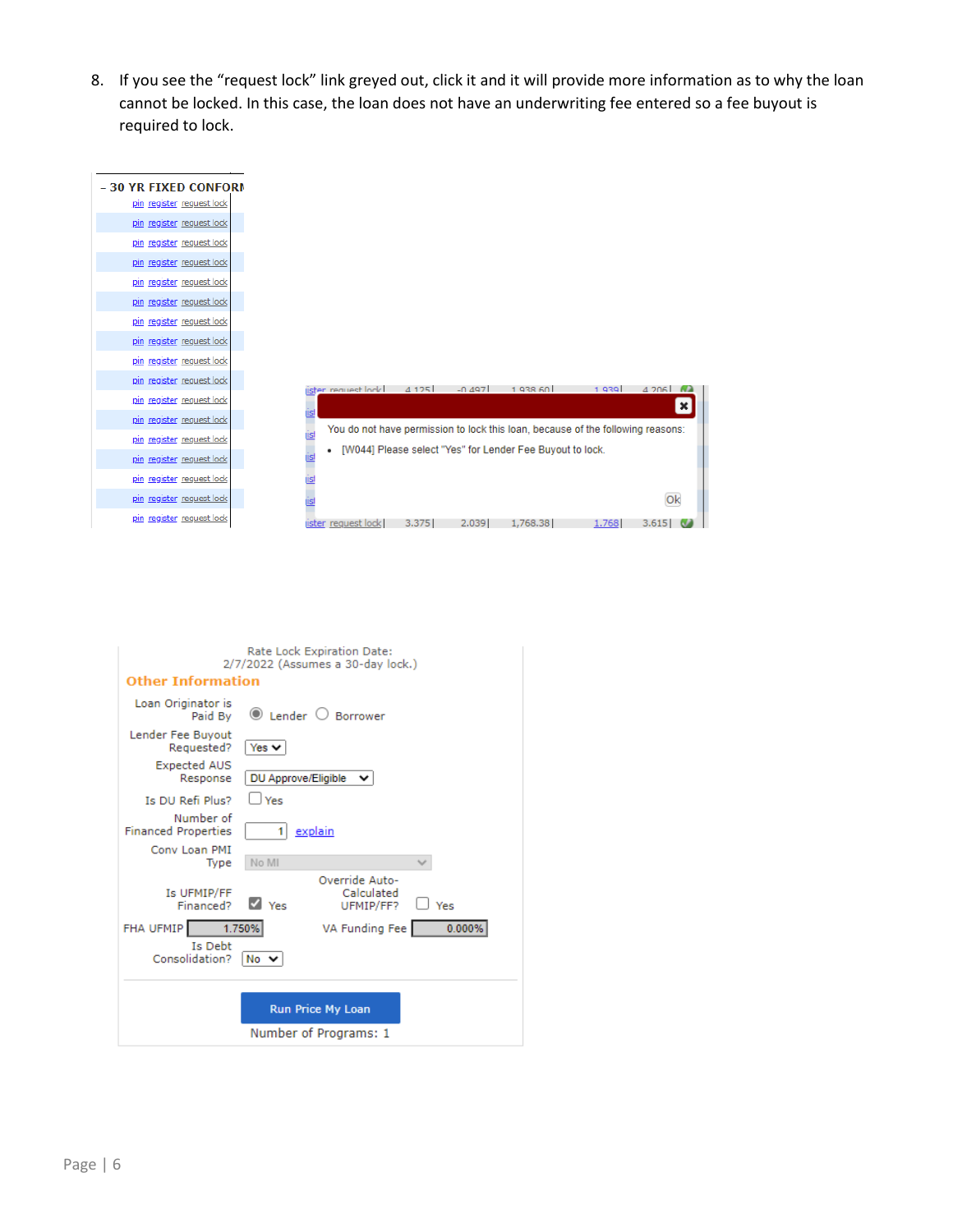9. Please be aware that if a loan is only at "registered" status, the lock term MUST be 45 days minimum, and you will not be able to confirm the lock request until it is updated.

| 00 https://origination.mortgage.meridianlink.com/Main/ConfirmationPageWrapper.aspx?loanid=aeb12628-                                | Π | $\times$ |
|------------------------------------------------------------------------------------------------------------------------------------|---|----------|
| ᠿ<br>https://origination.mortgage.meridianlink.com/Main/ConfirmationPageWrapper.aspx?loanid=aeb12628-f                             |   |          |
| Qualify<br>2.250<br>Rate                                                                                                           |   |          |
| <b>Note Rate 2.250</b>                                                                                                             |   |          |
| Point<br>8.543                                                                                                                     |   |          |
| Payment 1,528.98                                                                                                                   |   |          |
| 1.529<br>DTI                                                                                                                       |   |          |
| WARNING: Worst case pricing will apply if lock is broken. Register now and lock later if you are unsure<br>about the closing date. |   |          |
| Request Type O Register Loan (D Lock Rate (MIN 45 DAYS ON REGISTERED LOANS)                                                        |   |          |
| <b>Message to Lender</b>                                                                                                           |   |          |
|                                                                                                                                    |   |          |
|                                                                                                                                    |   |          |
|                                                                                                                                    |   |          |
|                                                                                                                                    |   |          |
| Warning                                                                                                                            |   |          |
| BLAZE INELIGIBLE IF INCOME IS DOCUMENTED VIA 1099                                                                                  |   |          |
|                                                                                                                                    |   |          |
| MAX DTI 50%, PLEASE VERIFY LOAN MEETS APPLICABLE DTI GUIDELINES.                                                                   |   |          |
| Confirm<br>Cancel                                                                                                                  |   |          |
|                                                                                                                                    |   |          |
|                                                                                                                                    |   |          |
|                                                                                                                                    |   |          |
|                                                                                                                                    |   |          |
|                                                                                                                                    |   |          |

| <u> Loan Information</u>    |                                                                  |              |  |
|-----------------------------|------------------------------------------------------------------|--------------|--|
| Refinance Type              | Refi Rate/Term                                                   |              |  |
| Current Loan P&I<br>Payment | \$1,000.00                                                       | Modify       |  |
| Current MIP/Month           | \$0.00                                                           |              |  |
| Impound?                    | $\vee$ Yes                                                       |              |  |
| Doc Type                    | <b>Full Document</b>                                             |              |  |
| Home Value                  | \$500,000.00                                                     |              |  |
| Equity                      | 20.000%                                                          | \$100,000.00 |  |
| 1st Lien                    | 80.000%                                                          | \$400,000.00 |  |
| 2nd Financing?              | $\bullet$ No $\circ$ Yes                                         |              |  |
| Rate Lock Period            | 45<br>days<br>◡                                                  |              |  |
|                             | Rate Lock Expiration Date:<br>2/22/2022 (Assumes a 45-day lock.) |              |  |